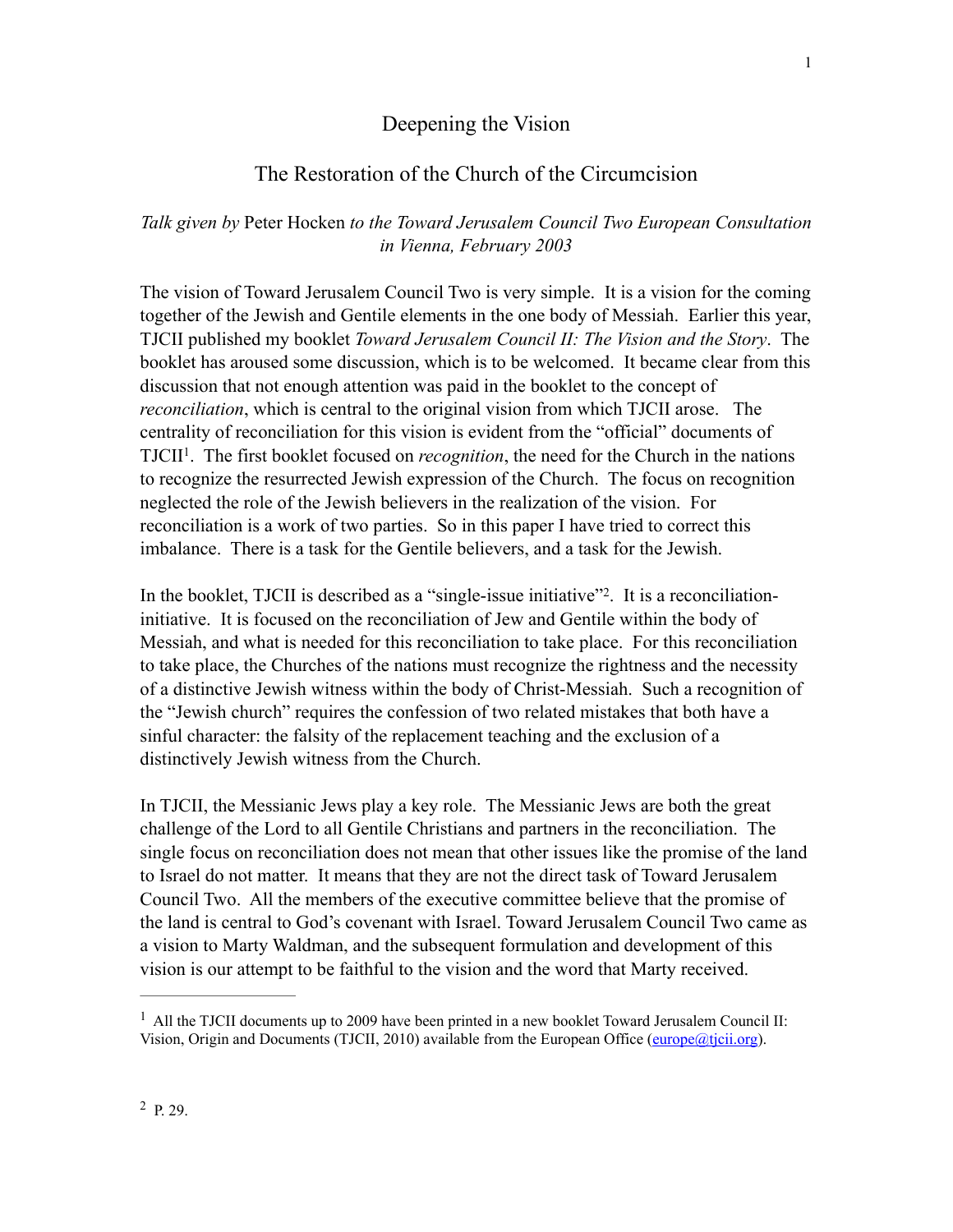However, we are convinced that the single focus represents the wisdom of the Lord<sup>3</sup>. It is only as our Churches, all our Churches throughout the world, deal with these two sins of Christian history (the replacement-thinking and the exclusion-policy), that they can come into the right position to deal with all the other Israel-related questions. In other words, the "single-issue" focus is not simply a clever (or a foolish) tactic, but it is – we believe the wisdom of the Holy Spirit for the advancement of the kingdom of God.

There is another reason why this focus represents wisdom. It is because the Messianic Jews are a fact. They are a reality that faces us; they are not just an idea, not just a biblical interpretation. They are a reality that reminds us that the Church in its origins was wholly Jewish. This reality confronts us with the New Testament passages in Romans 11 and Ephesians 2 and 3 on the nature of the Church as the union of Jew and Gentile in the one body: on the Gentiles as co-heirs, fellow members and co-sharers in the promise (Eph. 3: 6). When we go to our leaders and scholars with this vision, we are not just going with an idea, an interpretation of Scripture. We are presenting them with a reality, with something that is happening. An openness to this reality requires a reexamination of the history. In our seven years of existence, we have seen several times how the reality of the Messianic movement can lead to an openness concerning the root sins that block the realization of the Lord's purpose for Israel, for the Church and for the world.

During the seven years of TJCII's existence, the Lord has been leading the executive deeper into this vision. Originally, some thought that a gathering could be held in Jerusalem within two or three years. Pronouncements could be made about abandoning replacement theology, a recognition be given accepting and honouring the Messianic Jews, and a reconciliation take place between Jew and Gentile. But we have seen how the healing of reconciliation needs all the wounds of this troubled history to be addressed. We need a deeper grasp of the layers of sin to which the replacement-thinking and the elimination-policy gave rise, and which now have to peeled away through confession and

<sup>&</sup>lt;sup>3</sup> Later in the consultation, the refusal to say anything about the land of Israel was challenged. As a result of the discussions then and in Israel in October, 2003, this section of the booklet was revised to say the following: of this paragraph by the following:

<sup>&</sup>quot;However, it has become clear to us, especially through our discussions with Messianic Jewish leaders in Jerusalem, that a truly biblical understanding of the election of Israel and of God's "irrevocable" covenant with the chosen people involves an essential connection between the gift of the land of Israel and the calling of the people. Support for TJCII does not involve taking any particular political or theological position concerning the boundaries of the land or the policies of any Israeli government regarding the land. A proper Gentile acceptance of the Jewish believers does require a recognition that the promise of the land is an intrinsic part of the covenant that has not been revoked. As part of Israel's call to be a blessing to the nations, the gift of the land is to bring blessing to the neighboring peoples who also share in an Abrahamic inheritance. The reconciliation of Jews and Gentiles in Messiah will undoubtedly have profound eschatological implications, centering the Church increasingly upon Jerusalem, "the city of the great king" (Matt. 5: 35), but the TJCII initiative does not require the adoption of any particular scenario for the last days." This revised wording was the work of the whole executive committee.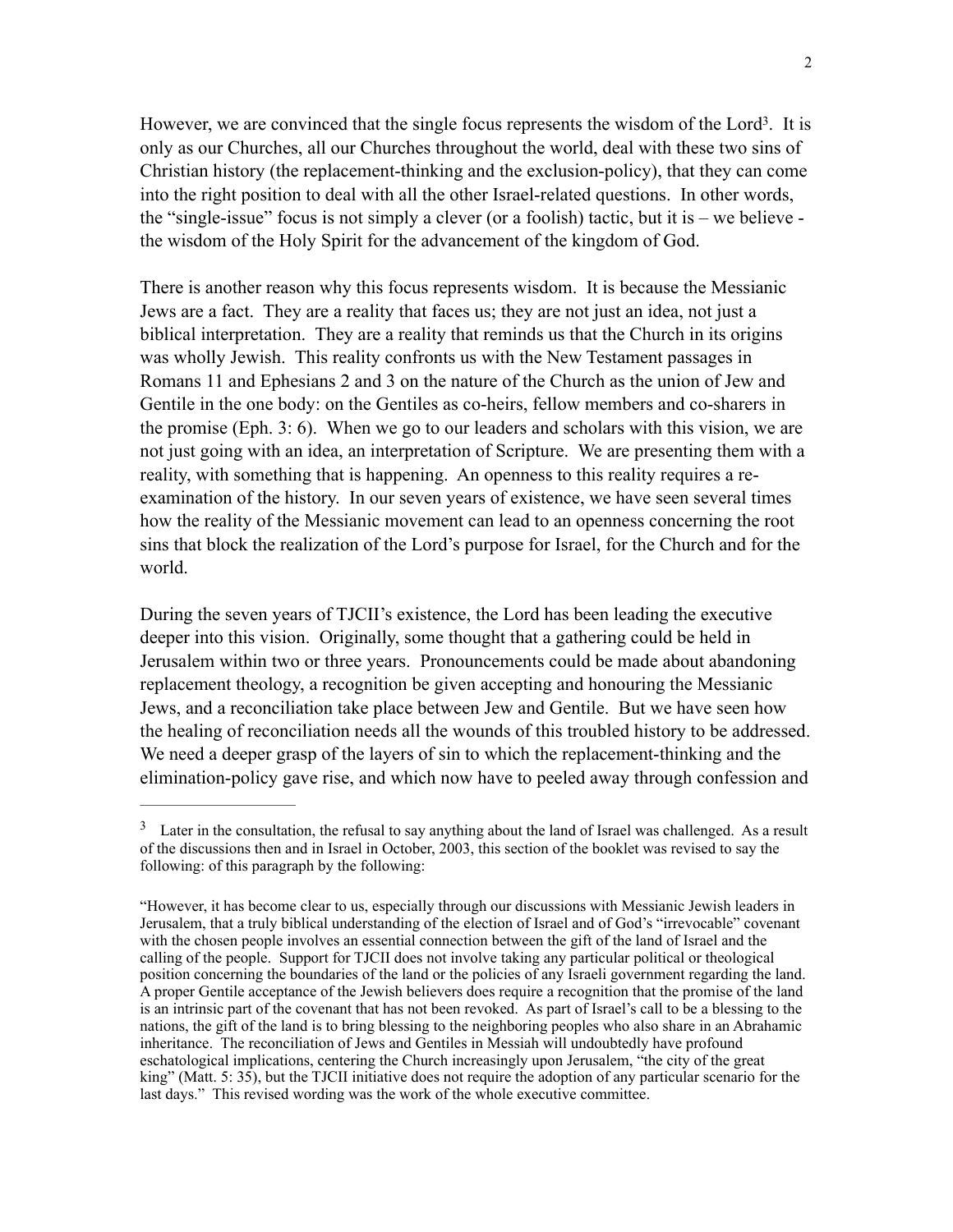repentance. In particular, we have seen how the vision has to involve all those who confess the name of Yeshua, all who bear any kind of responsibility for the exclusion of the distinctively Jewish witness from the Church.

In all presentations of TJCII, we invite people to enter with us into this deepening process. Each of you Gentiles knows better than others the history in your own nations and churches, together with the mentalities that have resulted. The question for the Gentile participants is this: **What needs to change in your nation/in your church in your relationship to the Jewish people and in particular to the Jewish believers in Jesus?** Maybe the Messianic brethren should formulate the challenge this initiative poses to them: but I imagine it will be something like this: **What will the Holy Spirit require from the Messianic Jewish community for a full reconciliation with the Gentile expressions of the Church?**

#### From Sin to Grace

I want to approach this deepening process by a reflection on the sinful attitudes and behaviour that have characterised Christians and the Churches in the past. This will then show us more clearly the way of the Holy Spirit to lead us out of this bondage. I show in a little chart the sins (left-hand column) and the opposed virtues (right-hand column). As it is the sins that have produced the wrong relations between Christians and Jewish believers in Yeshua, so it is only by the opposed virtues that we can be led into right relationships within the Body of Messiah.

| Sins                  | Virtues         |
|-----------------------|-----------------|
| Arrogance, Pride      | Humility        |
| Contempt              | Honour, Respect |
| Lies, Myths, Ideology | Truth           |
| Coercion, Violence    | Freedom         |

We will look at each of these in turn as they affect the relationship between Christians and Jews. Then I will make a few remarks about how they affect the work of Toward Jerusalem Council Two in particular.

#### 1. Humility instead of Arrogance/Pride

The replacement teaching is arrogant. The arrogance is at root the arrogance of usurping God's role as judge. The judgment "God has rejected the Jewish people" is a violation of God's prerogatives. God's power to judge goes with God's omniscience, so in judgment there is also the arrogance of falsely claiming divine knowledge. Jesus himself warns us, "Judge not, that you be not judged." (Matt. 7: 1).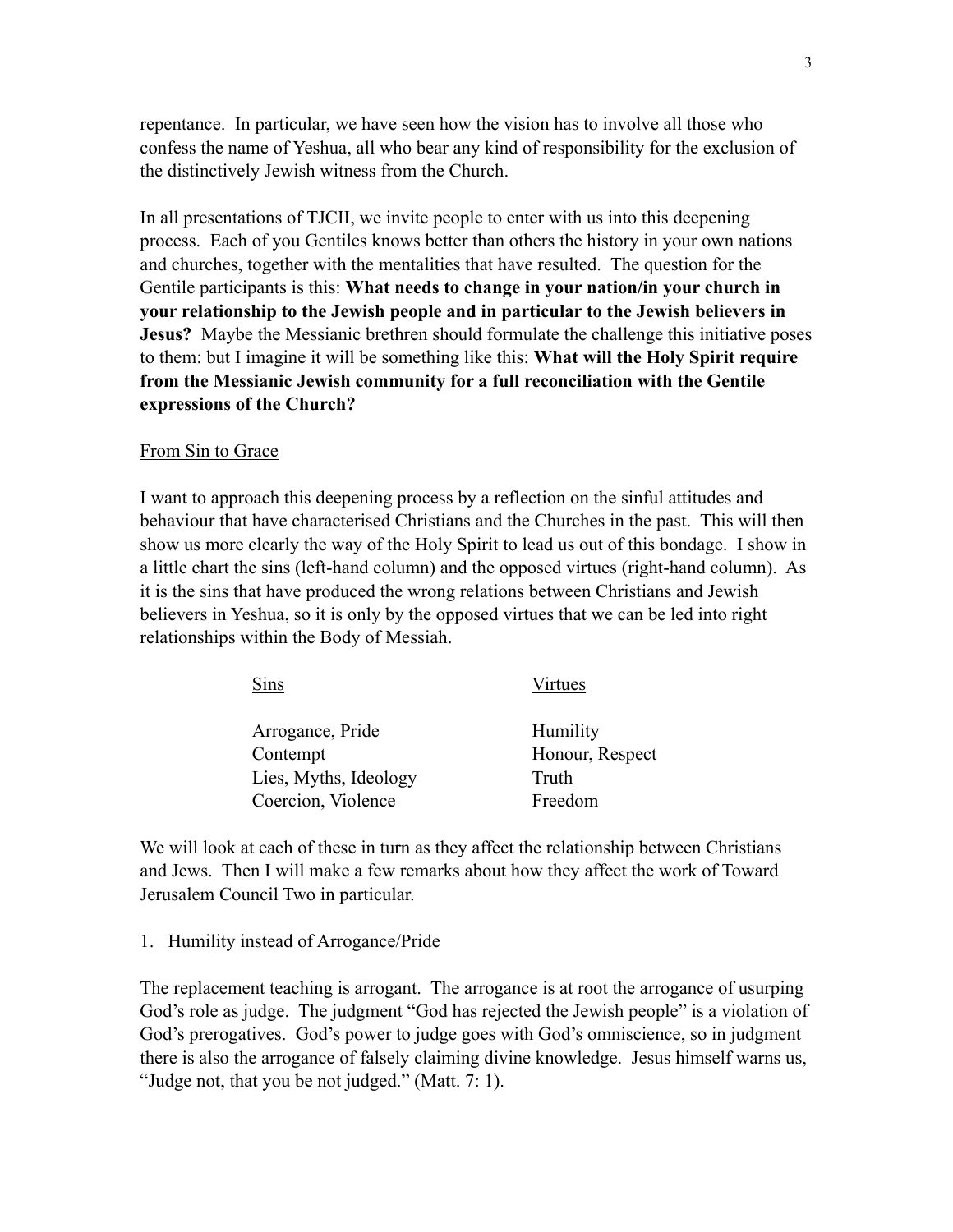The replacement teaching represents a usurpation of the first place of the older son, the first-born, by his younger brother. This is necessarily involved in the decisions not to permit a distinctively Jewish identity within the communion of the Church.

Even in his life-time Paul sensed the danger that would come from Gentile arrogance. Three times in Romans 11, he warns against it. He tells the Gentile believers: "do not boast over the branches. If you do boast, remember that it is not you that support the root, but the root that supports you." (Rom. 11: 18). The second warning follows quickly: "So do not become proud, but stand in awe." (Rom. 11: 20). The third comes in his concluding teaching: "Lest you be wise in your own conceits, I want you to understand this mystery, brethren" (Rom. 11: 25). There is no mystery in the replacement teaching, simply human judgmental logic.

The replacement teaching has introduced a virus of judgmentalism and rejection that has infected the whole body of Christ (Messiah). Where God's people have sinned grievously, and God's wrath has fallen upon them, we have gone beyond the Lord and pronounced judgment, condemnation and rejection. Those who have pronounced judgment have always later found this judgment pronounced by others against them. Again in Romans, we read: "Then let us no more pass judgment on one another, but rather decide never to put a stumbling block or hindrance in the way of a brother." (Rom. 14: 13).

As a Catholic I know it is hard to face up to the long history of oppression and violence against the Jews. When I have been in Germany, I have often wondered how the German people can live with the memory of the Shoah, especially people living near to former concentration camps where such terrible things happened. But I have been discovering that it is a bit similar being honest as a Catholic. Being stripped of our false or distorted pride is painful. But the truth is that both the Germans and the Catholics have been blessed by the Lord, and there are many wonderful things in our histories for which to thank the Lord. But there are also these horrendous sins. Only the Holy Spirit can lead us into that honesty and peace that acknowledges both the glories and the shame.

A few months ago, I gave a talk on Catholic repentance for sins against the Jewish people, that was probably a bit less blunt than what has been said here. After the talk, one of the Catholics present was very angry with me. I was accused of being unbalanced. The lack of balance was seen in the fact that I did not follow the confession of Catholic sins with a list of Catholic glories. The criticism, I felt, came from too human a perspective. Our confessions of sin are first made before God. Before God, it is blasphemous to try and justify ourselves – to balance our sins with our perceived virtues. Until we face God with our guilt, our pride will not allow us to face and admit the horrors of our past, and we will cling to our romanticized views of history.

### 2. Honour and Respect instead of Contempt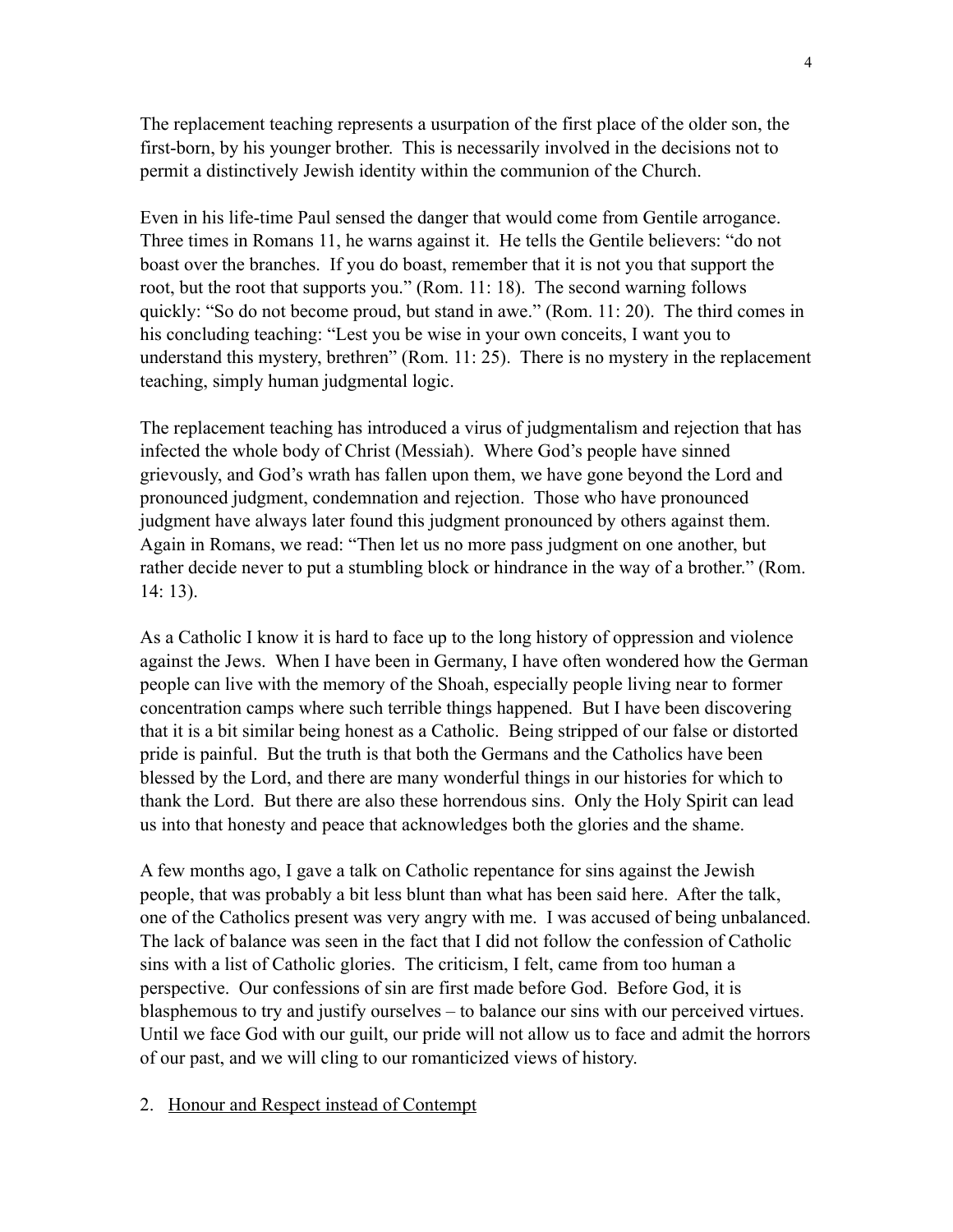The result of rejection and exclusion was contempt. Those defending the Messianic Jews have paid most attention to the wrongness of replacement teaching. They have not always paid the same attention to the Church exclusion of the distinctively Jewish witness. But this was the policy that consolidated the replacement teaching and made its triumph inevitable: for if there had been a distinctively Jewish expression within the Church, there could not have been a replacement teaching and there could not have been a contempt for the Jewish people.

There is an honour and a respect due to every human being, but there is also an honour and respect that is due to the Jew as God's chosen. Even for those Jews who were directly resisting the message of Jesus the Messiah, Paul recognizes both their opposition to the gospel and their being beloved on account of their election. "As regards the gospel they are enemies of God, for your sake; but as regards election they are beloved for the sake of their forefathers." (Rom. 11: 28).

For us Gentiles, we have to learn again to honour and to respect the election of the Jewish people, and we have to honour and respect in a particular way those Jews who confess Yeshua to be the Messiah of Israel and the Saviour of the world. This respect should not be dependent on our opinions concerning their theology and their practice. We Gentiles should not approach the Jewish believers with a spirit of interrogation and suspicion, as if we will only accept them if they pass all our tests with flying colours. The respect and honour are based first on their election, and secondly on their confession of faith in Yeshua as Messiah.

Reconciliation will mean an honouring of Jew by Gentile and of Gentile by Jew. This was probably to the fore in Paul's mind when he wrote to the Romans, immediately after his treatment of the role of the Jews in chapters  $9 - 11$ : "outdo one another in showing honour." (Rom. 12: 10).

Just as the Holy Spirit convicts us of our sin, which leads to repentance, so the Holy Spirit manifests what is the Spirit's own work, which has to lead to thanksgiving and honour. As we rid ourselves of the replacement virus, we will be freed to honour and thank God for the work of the Holy Spirit among the Messianic Jews, and in other Christian traditions than our own.

### 3. Truth instead of Lies, Myths and Ideology

The replacement teaching is itself a lie. As Paul affirmed in Romans 11: 1, God has not rejected his people. One lie leads to another. The rejection of the Jews leads to contempt, and contempt adduces new lies to justify the contempt. So the Jews are held to be dishonest, crafty, untrustworthy, lecherous, avaricious, and so on. In fact, the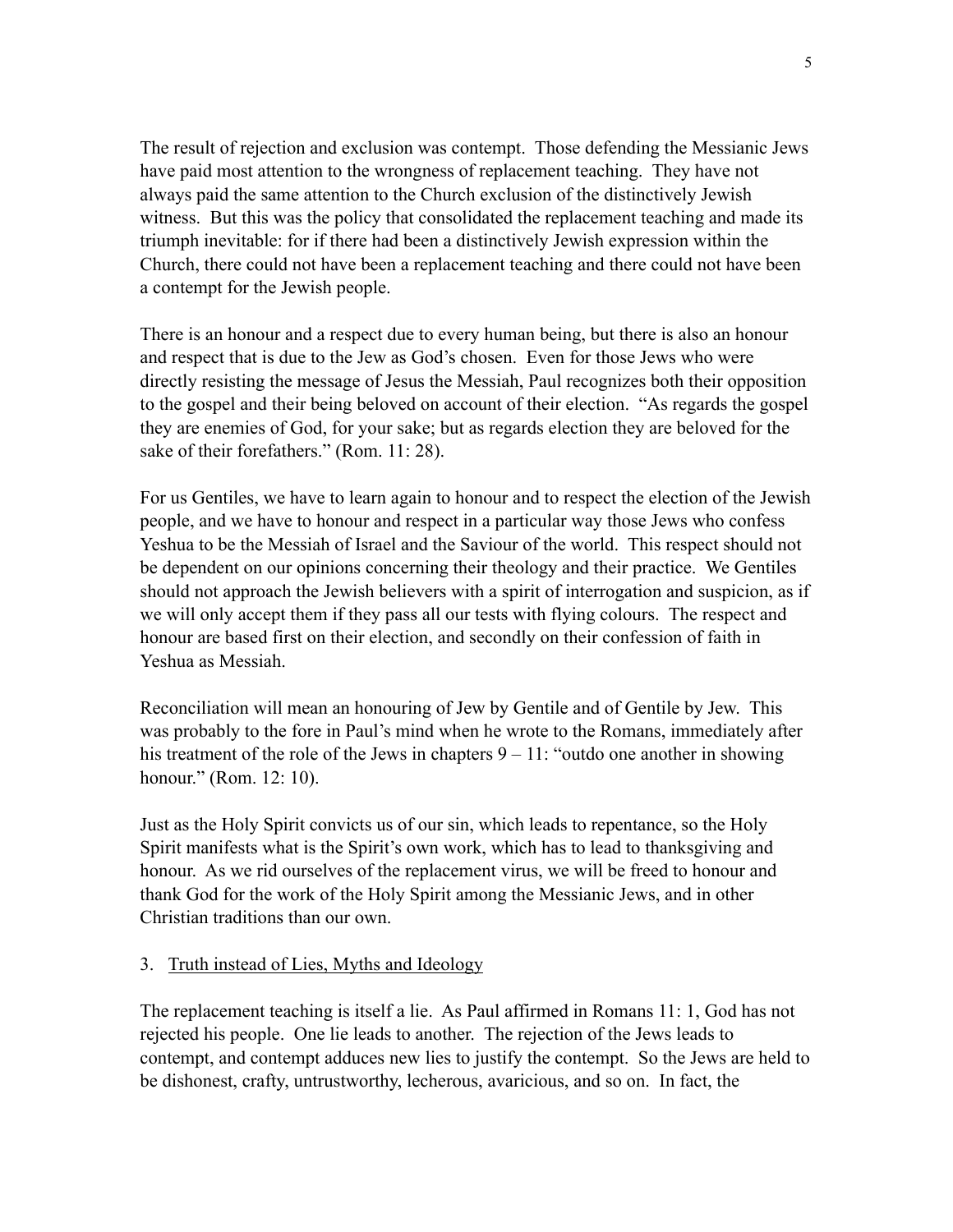association of the Jews with finance and money-lending was the direct consequence of their exclusion from the "honourable" professions by the authorities in Christendom.

The contempt for the Jews as a people regarded as accursed and the negative stereotyping of Jews created the conditions in which anti-Jewish myths flourished. Criminals and debtors had only to cry Foul against the Jews to escape their own responsibilities.

The confession of sin must be based on what we know with historical certainty based on proper research. There is often a tendency for charismatic Christians to justify a laziness in regard to research by appealing to supernatural illumination. We need the supernatural illumination, but the Lord does not send his Spirit to save us from using the abilities He has given us. As we deal with the lies of the past, we may feel they are so enormous that a few small inaccuracies here and there do not matter. Let me take a small example. In some Messianic Jewish literature you can read that the Council of Nicea in the year 325 CE excommunicated church members who continued any Jewish practice. This is a confusion of two distinct Councils of Nicea, separated by 450 years. For there was a decree on these lines at the second Council of Nicea in the year 787 CE. If we urge the successors of the leadership of the Church of the first millennium to recognise the wrongness of such decisions, we must do our homework. Inaccuracies discredit our work, and provide grounds for rejection of our efforts.

Global denunciations of the Christian past also violate the requirement of truth. The history is bad enough quite apart from our exaggerations and our failure to make necessary distinctions. I am not disagreeing at all with what Pope John Paul II said of the horror of the Shoah at Yad Vashem in March 2000: "Personne ne peut en diminuer l'ampleur." [No one can diminish/lessen its extent.]. Maybe no Gentile can imagine the extent and depth of the sufferings of the Jewish people through the centuries. But my point here is that in detailing the particular sins and evils that need to be confessed, we need to find out as fully as we can what actually happened. We cannot be lazy in this task. I should also say that the requirement of truth demands a total relinquishing of a defensive spirit that only concedes reluctantly the evils of the past.

There is a close link between myths and ideology. Ideology is idolatry committed by the mind. Truth degenerates into ideology when we turn divine revelation into a total system that justifies itself without regard to the facts of history. Ideologies have no defects. The ideological mind is an obstacle to the confession of past sins. The Catholic Church has to become more honest and transparent in this respect. The anti-Jewish problems do not all belong to a distant past. One example concerns the "ritual murder" myth that the Jews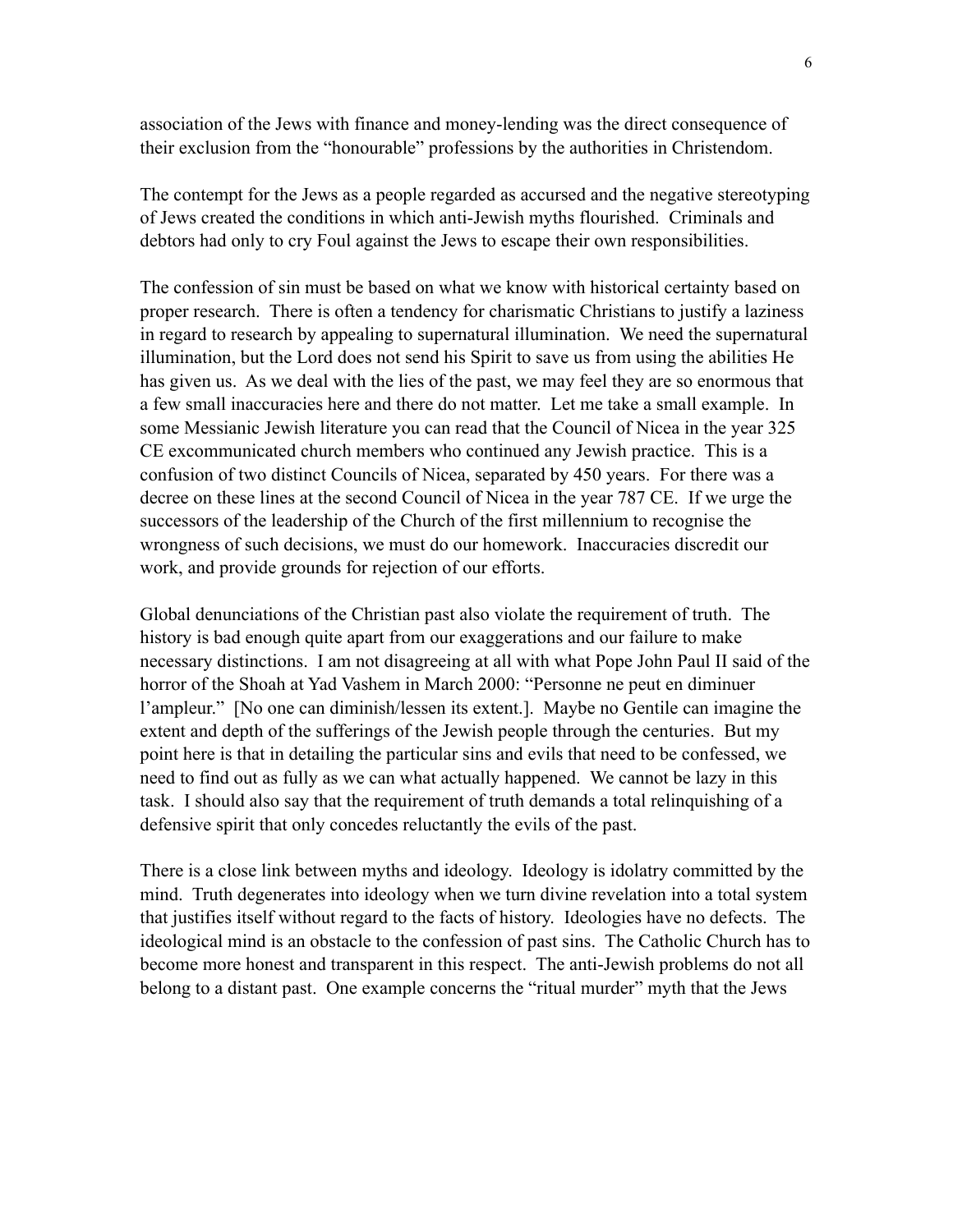abducted and killed Christian children to use their blood in ritual celebrations<sup>4</sup>. In the 13th century two popes protested against the "blood libel" dismissing these stories as false and malicious<sup>5</sup>. However, in 1900, following requests originating in England for the Vatican to disown the "blood libel" a decision was reached in the Holy Office that no declaration of the innocence of the Jews could be made  $6<sup>6</sup>$ 

### 4. Freedom instead of Coercion and Violence

The history of the oppression of the Jewish people is a long history with much coercion and much violence. There was pressure on Jews to receive baptism, sometimes with the alternative of exile or baptism; there was enforced Jewish attendance at sermons aimed at conversions; there was removal from their families by force of Jewish children illegally baptised by Christian maids or nurses. The last two continued within the papal states in present-day Italy until the second half of the nineteenth century. There was coercion that came from official policy, and coercion that came from mob behaviour.

For all these reasons, the freedom of the Holy Spirit must characterise all levels of reconciliation between Gentile and Jewish believers. This means there must be no pressure from Gentile or Jew concerning the right course of action for Jews who come to faith in Jesus. We cannot make global statements that Jewish believers in Yeshua within the Christian churches must or must not leave them to join the Messianic Jews. We have to preach the vision of the one new man, the Church made up of Jew and Gentile, but then have confidence that the Holy Spirit will guide all Jewish believers as to how they are to live out their call. This choice is linked to a person's sense of identity that is not conferred by us but by the Lord.

### The Lessons for TJCII

Humility is essential at every stage for this TJCII initiative to go anywhere. We have to free ourselves of all judgmentalism, of all forms of the replacement virus, by which we arrogate to ourselves in any Gentile grouping the exclusive claim to be God's chosen,

 $<sup>4</sup>$  The "blood libel" was "the claim that Judaism commanded its adherents to capture Christian children,</sup> mutilate and torture them as painfully as possible, and then drain them of their blood. Jews' need for Christian children's blood was insatiable, thousands of Catholic newspaper accounts informed their readers. The Jewish religion, according to the papers, required such blood for many ritual purposes, from the making of Passover matzah to marriage celebrations." (David I. Kertzer *Unholy War*,Macmillan, London, 2001, p. 14).

<sup>&</sup>lt;sup>5</sup> Innocent IV in 1247 and Gregory X in 1272.

<sup>&</sup>lt;sup>6</sup> According to Kertzer, who has studied the Vatican archives, a note accompanying this decision states: "Although nothing was found either in the Holy Office or at the Secretariat of State, where careful research was undertaken, bearing on this accusation … ritual murder is a historical certainty." (*op. cit.*, p. 221).